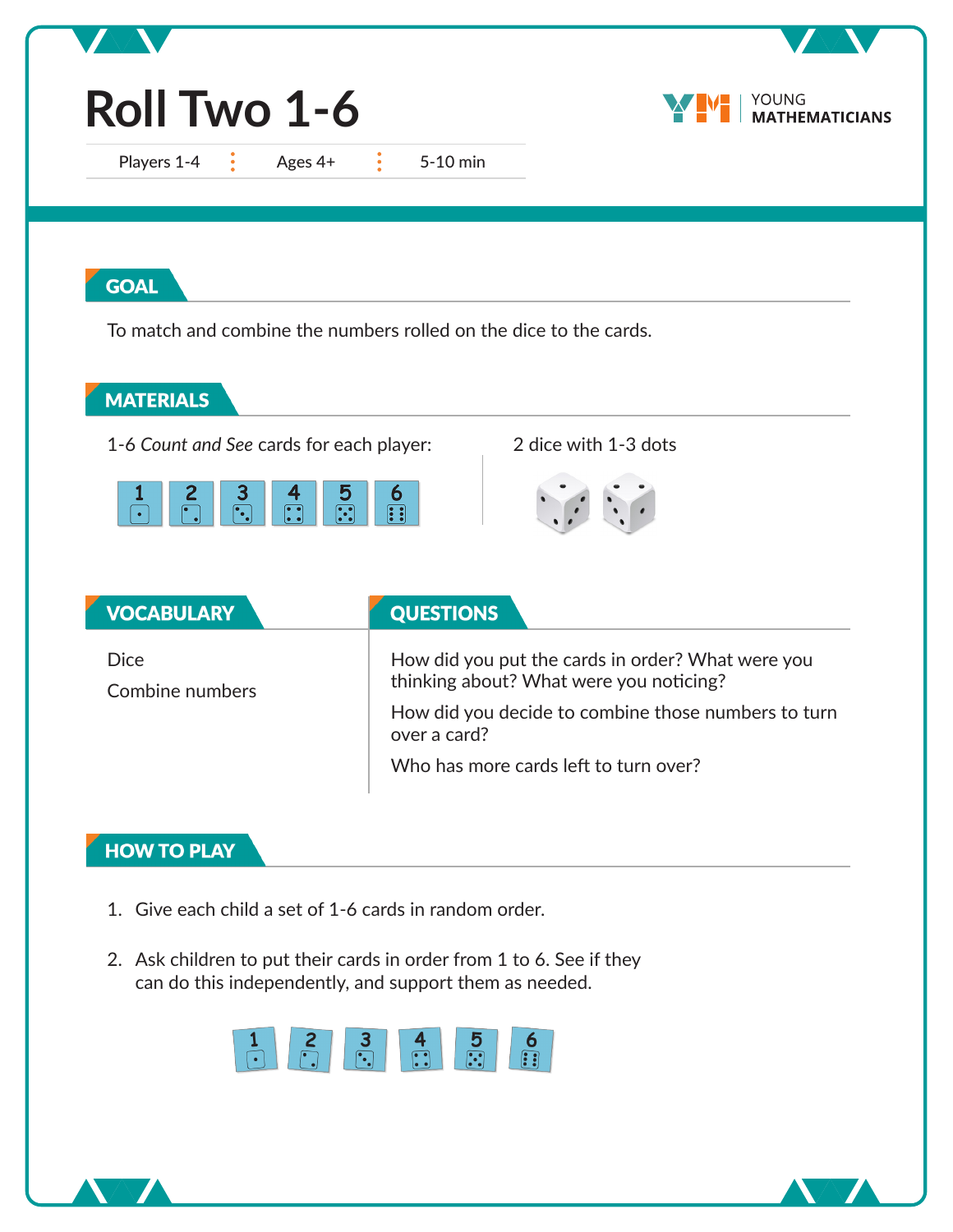3. Roll the dice. The player can then turn over cards that match one of the rolled numbers, both rolled numbers, *or* the sum of the two rolled numbers. For example:



- 4. If the numbers rolled, or their sum, *do not match* any of the face-up cards, pass the dice to the next player.
- 5. The game ends when all players have turned over all of their cards!

#### **TIPS FOR PLAYING**

- Make rolling doubles a "wild card." When a player rolls a "wild card," they can choose any card to turn over. See if children choose wisely! Help them choose a number card that would otherwise be hard to roll. This can also speed the game up.
- Encourage players to talk about the game rules! They might decide that players can keep rolling the dice until they're able turn over cards (instead of moving on to the next player after each roll).
- In addition to the *Count and See* cards, you can play with dot cards or any other cards that you have.

#### **WHAT CHILDREN ARE LEARNING**

• Children are recognizing the numbers of dots on the dice and connecting the quantity of dots to the numerals on the cards.